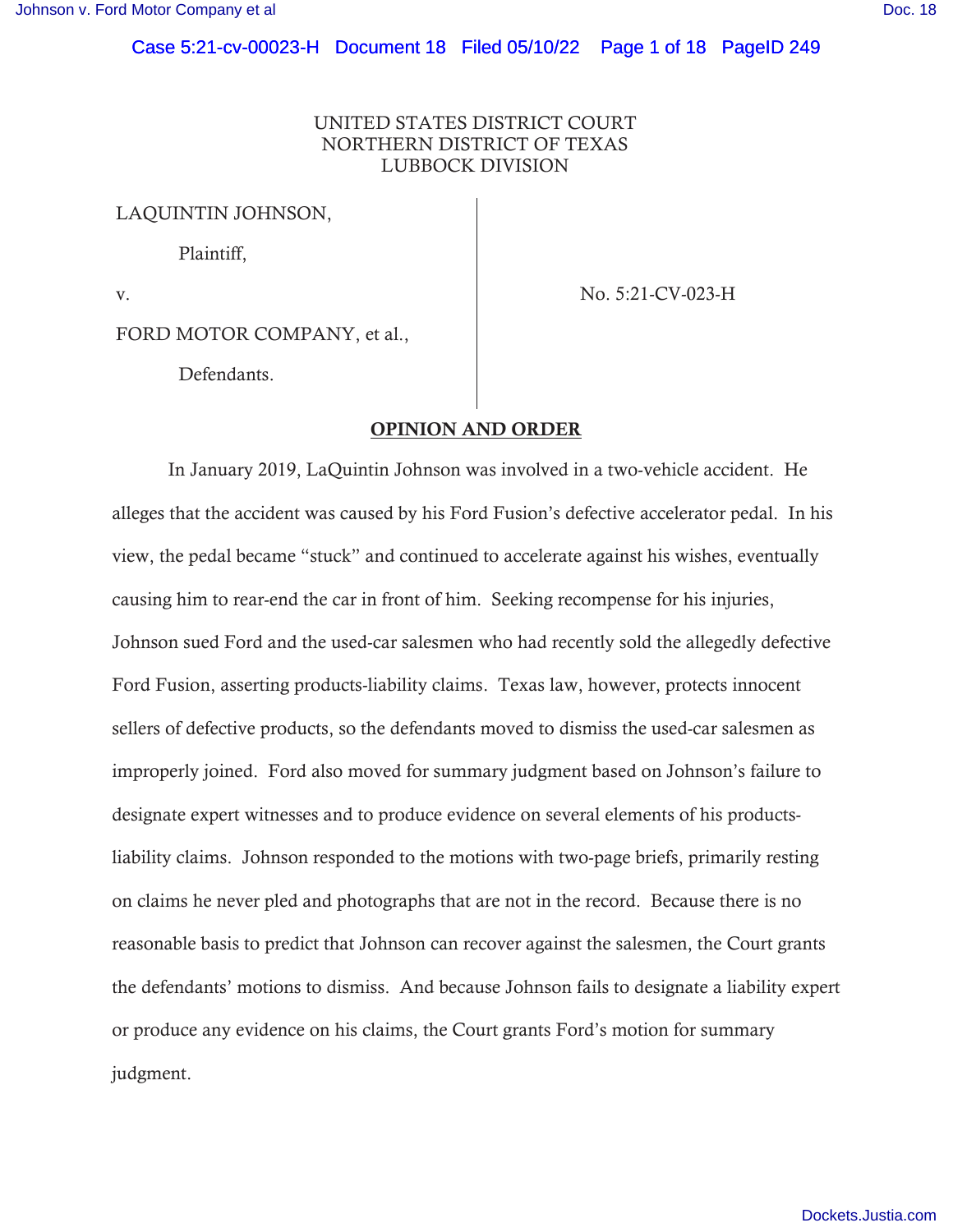### 1. Factual and Procedural Background

This product-liability action arises from a vehicle accident involving a 2010 Ford Fusion. Ford Motor Company designed, manufactured, and assembled the Fusion. Dkt No. 1-2 at 10. Eventually, the Fusion ended up at Yes Indeed Car Lot, Inc. and was then purchased by someone other than plaintiff LaQuintin Johnson. Dkt. No. 1-2 at 42–43. Nonetheless, Johnson alleges that he was driving the Fusion in January 2019 when "the accelerator pedal's plastic attachment failed causing the accelerator to become stuck." *Id.* at 10. He alleges that the Ford Fusion accelerated at a high speed, causing him to rear-end the vehicle in front of him and sustain serious bodily injury. *Id.*

Almost two years later, Johnson sued Ford, Yes Indeed, and Yes Indeed's owner, Pete Chavez, in Texas state court, asserting products-liability, negligence, and grossnegligence causes of action. *Id.* at 10–15. Johnson raises several theories that all hinge on the alleged "safety defect in [the Fusion's] accelerator control pedal." *Id.* at 11. He claims that Ford "knew or should have known of the propensity of the accelerator control pedal to [become] disconnected or break without warning," that the defective pedal rendered the vehicle "unreasonably dangerous," and that the defective pedal caused his injuries. *Id.* at 11–13. Accordingly, in his view, Ford should be liable for its manufacture, design, and failure to warn of its defective product. *Id.* at 10–15. Johnson further claims that Yes Indeed "and/or" Pete Chavez are liable for negligent misrepresentation because they "knew or should have known" of the defective accelerator pedal, represented that the Fusion was safe, and failed to warn Johnson of the defective pedal. *Id.* at 14–15.

Ford timely removed, asserting jurisdiction under 28 U.S.C. §§ 1332 and 1441(a). Dkt. No. 1 at 3. But because Johnson, Yes Indeed, and Pete Chavez are all citizens of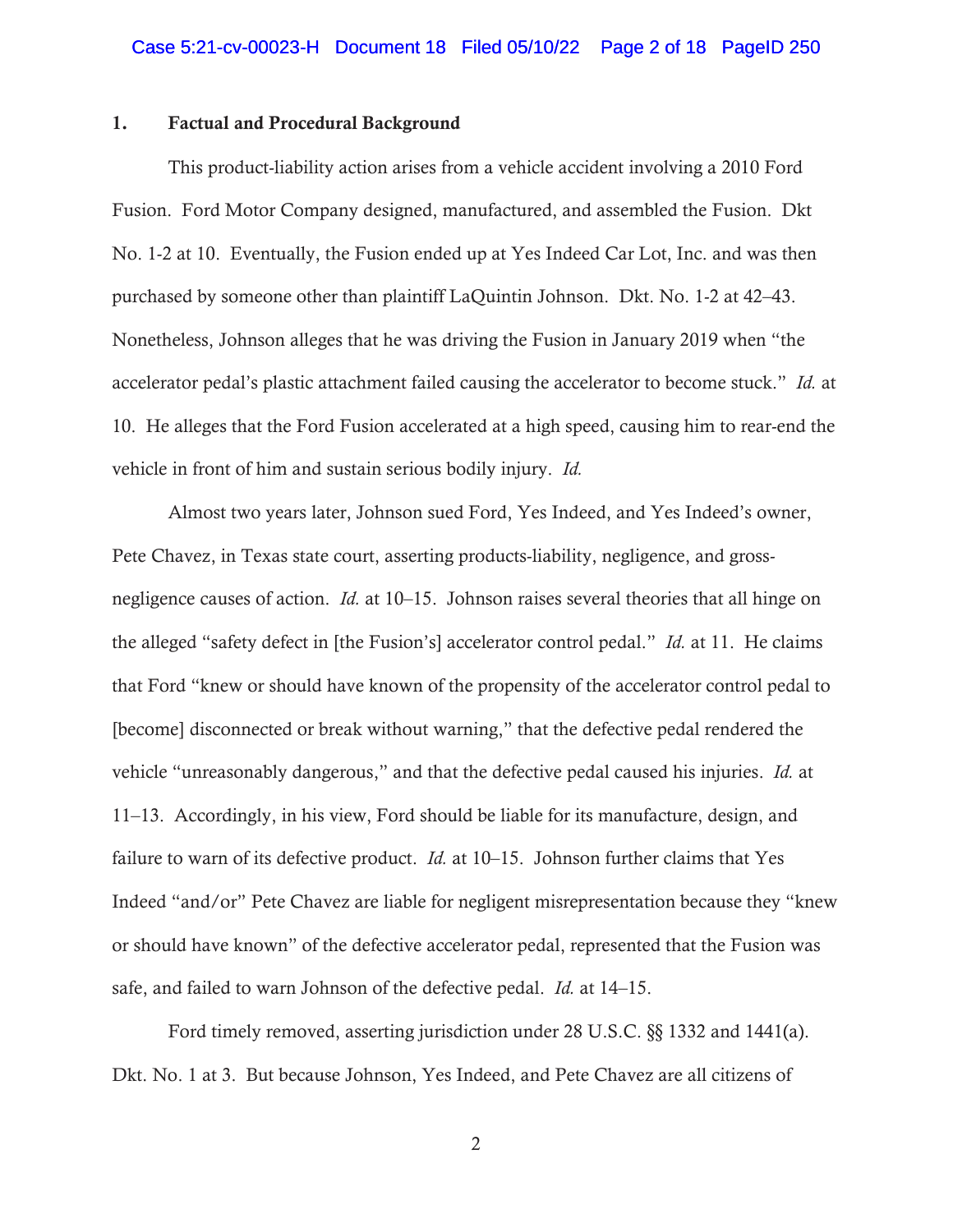### Case 5:21-cv-00023-H Document 18 Filed 05/10/22 Page 3 of 18 PageID 251

Texas, Ford alleged in its notice of removal that Yes Indeed and Pete Chavez were improperly joined. *Id.* Thus, their inclusion as defendants would not defeat diversity jurisdiction. *Id.* Johnson never objected to Ford's removal. The Court entered a scheduling order requiring Johnson to file his expert witness designations by September 3, 2021. *See*  Dkt. No. 7 at 4. Johnson failed to designate any expert witnesses by that date aside from the health care providers who treated his injuries. *See* Dkt. No. 11 at 4.

All three defendants moved to dismiss Yes Indeed and Pete Chavez as improperly joined. *See* Dkt. Nos. 9; 16. Johnson responded to Ford's motion to dismiss, arguing that it should be denied on the basis of Johnson's breach-of-implied-warranty claims. Dkt. No. 13. Johnson, however, never brought any such claims. *See* Dkt. No. 1-2. Ford also moved for summary judgment on two independent bases, arguing that its motion should be granted because (1) Johnson failed to designate a product-liability expert and (2) the key evidence in the case—the Ford Fusion—has been destroyed. Dkt. No. 8 at 7. Johnson responded to the summary-judgment motion. In his two-page response, he did not dispute his failure to retain a product-liability expert, and he produced zero evidence in support of his claims.

#### 2. Legal Standards

#### A. Improper Joinder

"A defendant may remove a state court action to federal court only if the action could have originally been filed in federal court." *Anderson v. Am. Airlines, Inc.*, 2 F.3d 590, 593 (5th Cir. 1993). The removing party bears the burden of establishing that federal jurisdiction exists over the controversy. *Winters v. Diamond Shamrock Chem. Co.*, 149 F.3d 387, 397 (5th Cir. 1998) (citations omitted), *aff'd and different holding modified by Latiolais v. Huntington Ingalls, Inc.*, 951 F.3d 286 (5th Cir. 2020). A removed case must be remanded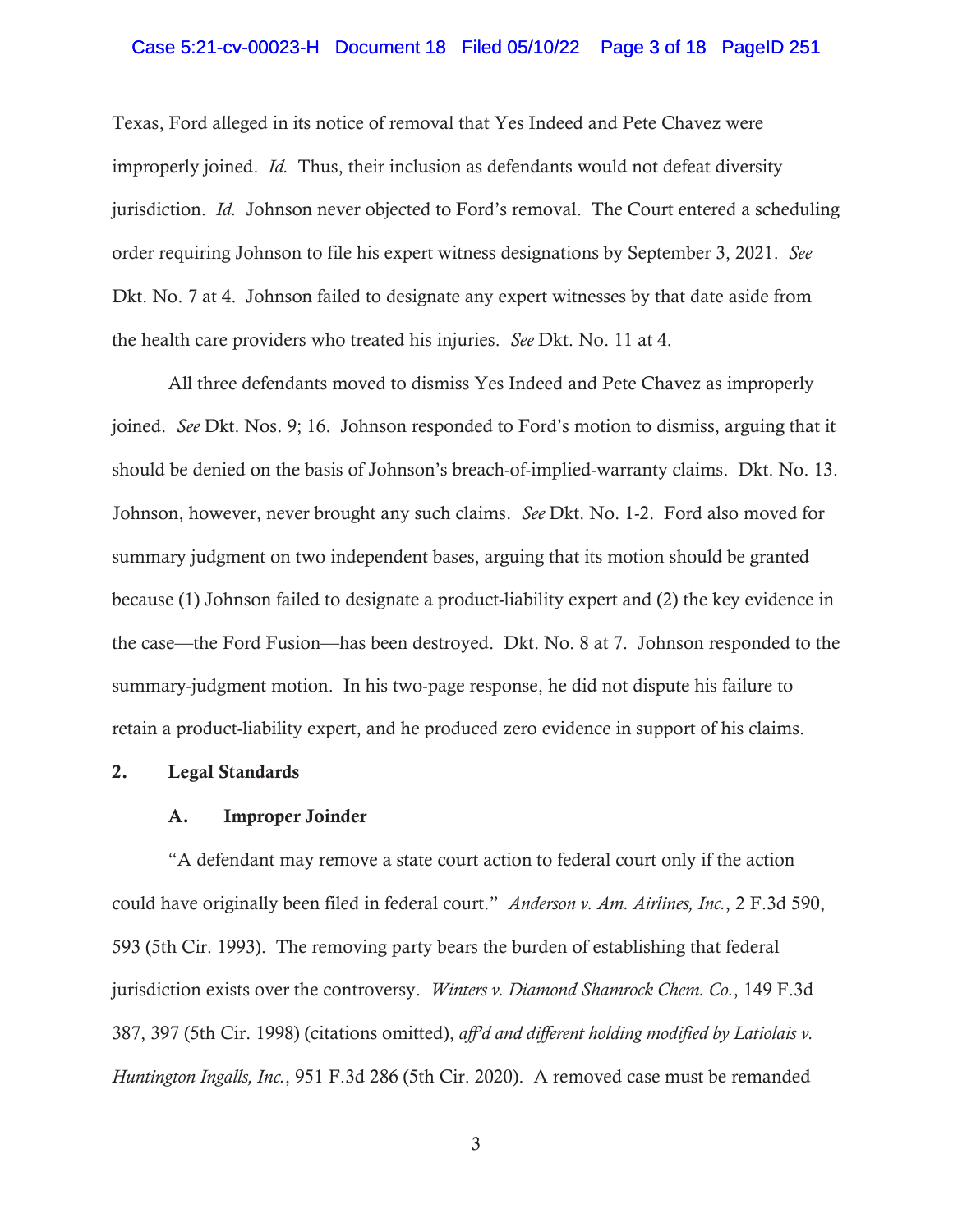### Case 5:21-cv-00023-H Document 18 Filed 05/10/22 Page 4 of 18 PageID 252

"[i]f at any time before final judgment it appears that the district court lacks subject matter jurisdiction." 28 U.S.C. § 1447(c). "[D]oubts regarding whether removal jurisdiction is proper should be resolved against federal jurisdiction." *Acuna v. Brown & Root Inc.*, 200 F.3d 335, 339 (5th Cir. 2000) (citing *Willy v. Coastal Corp.*, 855 F.2d 1160, 1164 (5th Cir. 1988)). "To remove a case based on diversity, the diverse defendant must demonstrate that all of the prerequisites of diversity jurisdiction contained in 28 U.S.C. § 1332 are satisfied." *Smallwood v. Ill. Cent. R.R. Co.*, 385 F.3d 568, 572 (5th Cir. 2004) (en banc). "A case may be removed pursuant to 28 U.S.C. § 1332 if there is complete diversity of citizenship and the amount in controversy is greater than \$75,000 exclusive of interests and costs." *Allen v. Walmart Stores, L.L.C.*, 907 F.3d 170, 183 (5th Cir. 2018).

When a defendant's removal rests on a claim of improper joinder, "the district court's first inquiry is whether the removing party has carried its heavy burden of proving that the joinder was improper." *Smallwood*, 385 F.3d at 576. The removing party must show either that "(1) there was actual fraud in the pleading of jurisdictional facts; or (2) the plaintiff is unable to establish a cause of action against the non-diverse defendant in state court." *Williams v. Homeland Ins. Co. of N.Y.*, 18 F.4th 806, 812 (5th Cir. 2021) (citing *Smallwood*, 385 F.3d at 573). Ford alleges improper joinder based on the second prong. Dkt. No. 9 at 11. For the second prong, the question is "whether the defendant has demonstrated that there is no possibility of recovery by the plaintiff against an in-state defendant, which stated differently means that there is no reasonable basis for the district court to predict that the plaintiff might be able to recover against an in-state defendant." *Smallwood*, 385 F.3d at 573.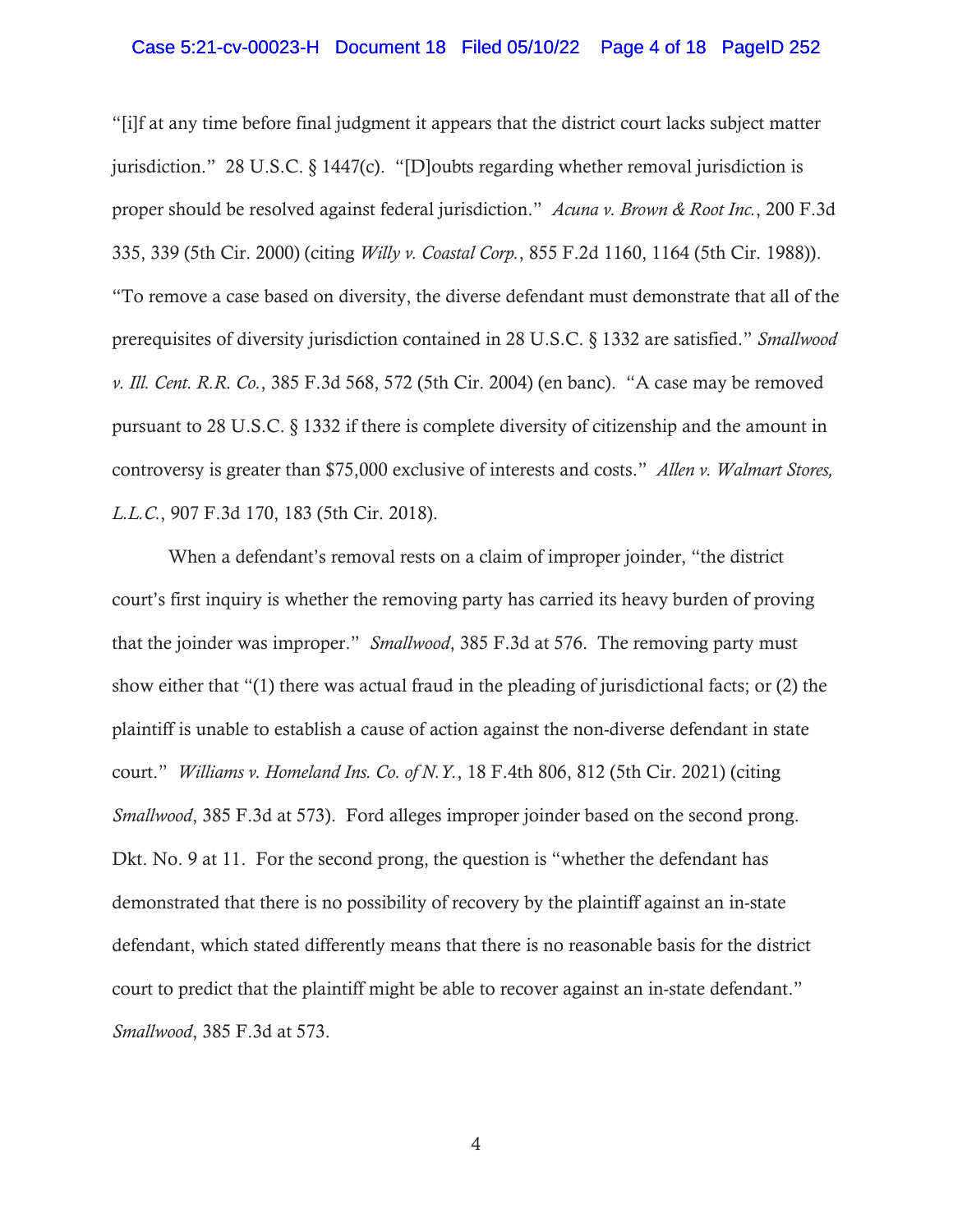### Case 5:21-cv-00023-H Document 18 Filed 05/10/22 Page 5 of 18 PageID 253

In resolving allegations of improper joinder, the Court "may conduct a Rule 12(b)(6) type analysis, looking initially at the allegations of the complaint to determine whether the complaint states a claim under state law against the in-state defendant." *Id.* "Ordinarily, if a plaintiff can survive a Rule 12(b)(6) challenge, there is no improper joinder." *Id.* But, in limited circumstances, "if it appears that the plaintiff has misstated or omitted discrete facts that would determine the propriety of joinder, a district court can, in its discretion, pierce the pleadings and conduct a limited 'summary inquiry.'" *Williams*, 18 F.4th at 812–13 (quoting *Flagg v. Stryker Corp.*, 819 F.3d 132, 136 (5th Cir. 2016)).

# B. Summary Judgment

Summary judgment is appropriate when "the movant shows that there is no genuine dispute as to any material fact and the movant is entitled to judgment as a matter of law." Fed. R. Civ. P. 56(a). "A genuine dispute of material fact exists if a reasonable jury could enter a verdict for the non-moving party." *Doe v. Edgewood Indep. Sch. Dist.*, 964 F.3d 351, 358 (5th Cir. 2020). The moving party "bears the initial responsibility of . . . demonstrat[ing] the absence of a genuine issue of material fact," *Jones v. United States*, 936 F.3d 318, 321 (5th Cir. 2019) (citation omitted), and "identifying those portions of [the record] which it believes demonstrate the absence of a genuine issue of material fact," *Celotex Corp. v. Catrett*, 477 U.S. 317, 323 (1986). To decide a summary-judgment motion, the court draws all reasonable inferences in the light most favorable to the nonmoving party. *Darden v. City of Fort Worth*, 880 F.3d 722, 727 (5th Cir. 2018).

"Where the nonmovant bears the burden of proof at trial, the movant may merely point to an absence of evidence, thus shifting to the non-movant the burden of demonstrating by competent summary judgment proof that there is an issue of material fact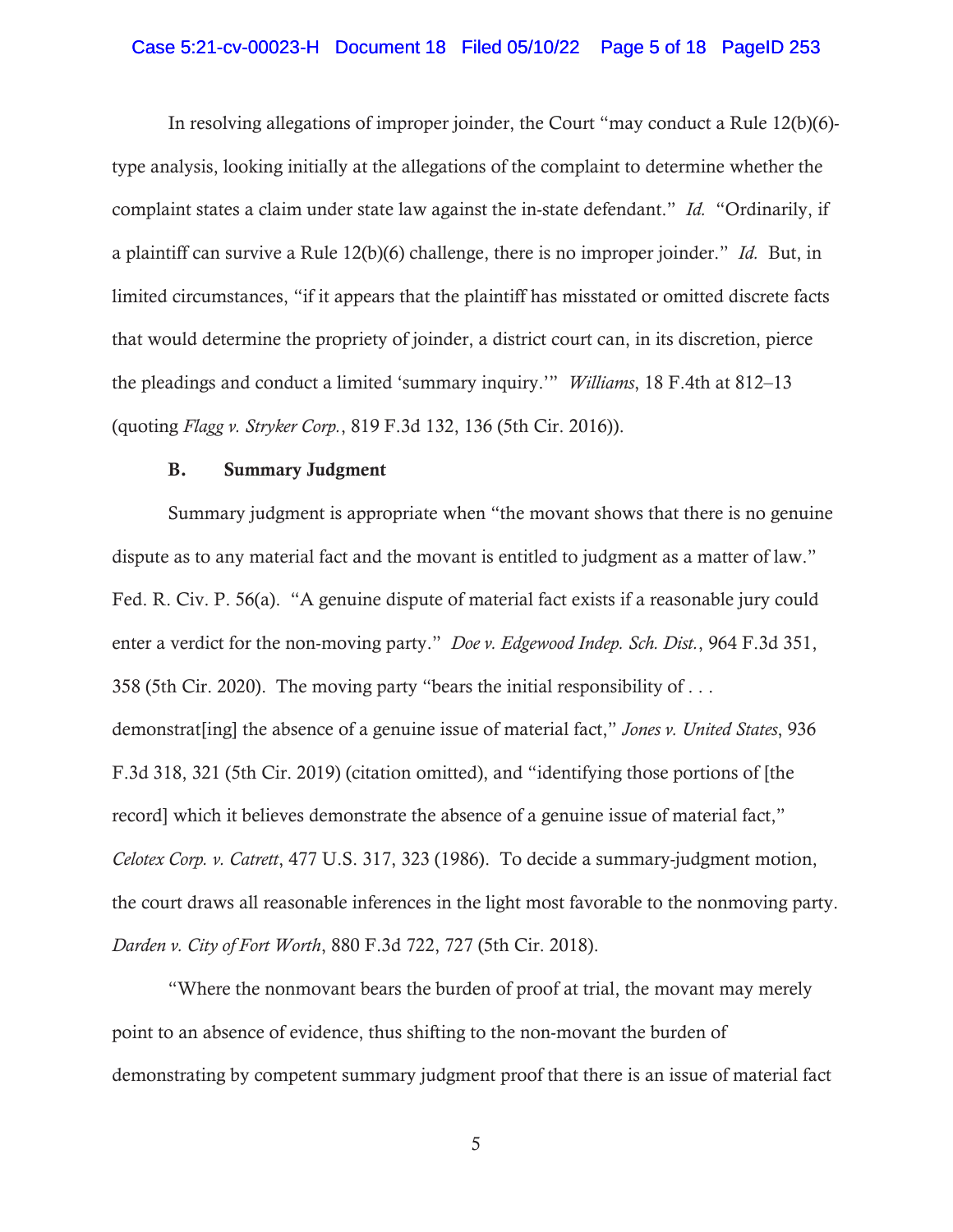#### Case 5:21-cv-00023-H Document 18 Filed 05/10/22 Page 6 of 18 PageID 254

warranting trial." *Lyons v. Katy Indep. Sch. Dist.*, 964 F.3d 298, 301–02 (5th Cir. 2020) (citation omitted). The movant, however, does not need to negate the elements of the nonmovant's case. *Austin v. Kroger Tex., LP*, 864 F.3d 326, 335 (5th Cir. 2017) (per curiam) (quoting *Little v. Liquid Air Corp.*, 37 F.3d 1069, 1075 (5th Cir. 1994)). "A fact is material if its resolution could affect the outcome of the action." *Dyer v. Houston*, 964 F.3d 374, 379 (5th Cir. 2020) (citation and quotation marks omitted). "If the moving party fails to meet [its] initial burden, the motion [for summary judgment] must be denied, regardless of the nonmovant's response." *Pioneer Expl., LLC v. Steadfast Ins. Co.*, 767 F.3d 503 (5th Cir. 2014) (citation omitted).

When the moving party has met its burden, "the nonmoving party cannot survive a summary judgment motion by resting on the mere allegations of its pleadings." *Duffie v. United States*, 600 F.3d 362, 371 (5th Cir. 2010). Rather, the nonmovant must identify specific evidence in the record and articulate how the evidence supports its claim. *Willis v. Cleco Corp.*, 749 F.3d 314, 317 (5th Cir. 2014); *see also* Fed. R. Civ. P. 56 (c)(1)(A). "This burden will not be satisfied by some metaphysical doubt as to the material facts, by conclusory allegations, by unsubstantiated assertions, or by only a scintilla of evidence." *Boudreaux v. Swift Transp. Co.*, 402 F.3d 536, 540 (5th Cir. 2005) (citation and quotation marks omitted).

#### 3. Analysis

The Court first finds that defendants Yes Indeed and Pete Chavez were improperly joined, so Ford's removal was proper. Second, the Court finds that Ford's summaryjudgment motion should be granted. Johnson produces zero competent summary-judgment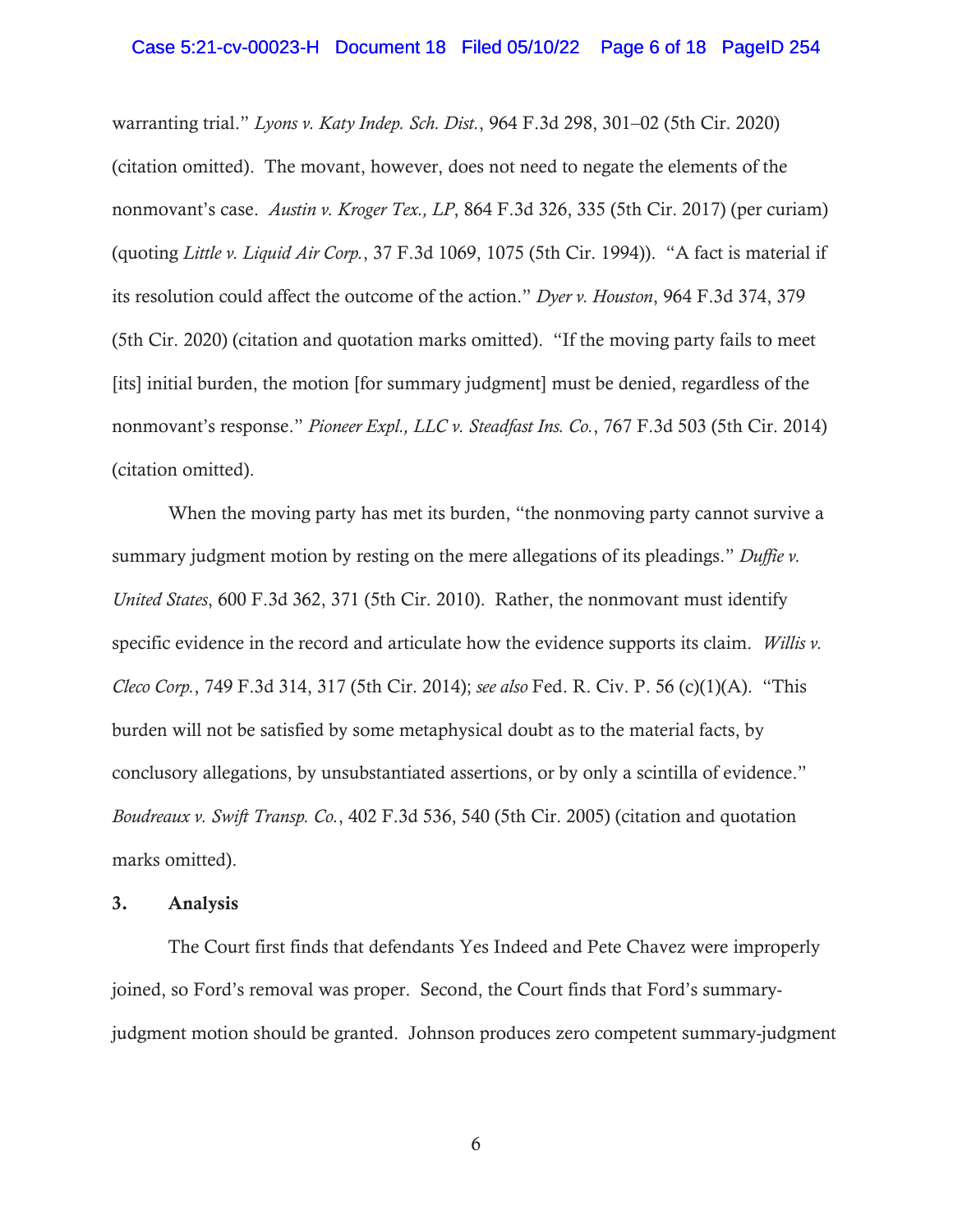#### Case 5:21-cv-00023-H Document 18 Filed 05/10/22 Page 7 of 18 PageID 255

evidence supporting his claims, and he fails to designate expert witnesses that can testify to the products-liability claims.

#### A. Improper Joinder

Texas law applies to this products liability action. *See Funches v. Progressive Tractor & Implement Co.*, 905 F.3d 846, 849 (5th Cir. 2018) (citing *Erie R.R. Co. v. Tompkins*, 304 U.S. 64, 78 (1938)). Under Texas law, a products liability action includes "any action against a manufacturer or seller for recovery of damages arising out of personal injury, death, or property damage allegedly caused by a defective product whether the action is based in strict tort liability, strict products liability, negligence, misrepresentation, breach of express or implied warranty, or any other theory or combination of theories." Tex. Civ. Prac. & Rem. Code Ann. § 82.001. Thus, Johnson's allegations and theories, consistent with his own characterization, constitute a products liability action. *See* Dkt. No. 1-2 at 8 (Johnson stating that "[t]his is a negligence and strict products liability case").

Texas law also protects sellers of allegedly defective products for "all claims based on a defective product regardless of the legal theory asserted." *Rubin v. Daimler Chrysler Corp.*, No. CIV.A. H044021, 2005 WL 1214605, at \*3 (S.D. Tex. May 20, 2005) (Rosenthal, J.). Section 82.003 of the Texas Civil Practices and Remedies Code provides that "[a] seller that did not manufacture a product is not liable for harm caused to the claimant by that product unless the claimant proves" that the seller falls under one of seven enumerated exceptions. § 82.003(a)(1)–(7). "In essence, § 82.003 denies, under the umbrella of products liability, recovery from a product seller who merely distributes a defective product." *Fowls v. Wal-*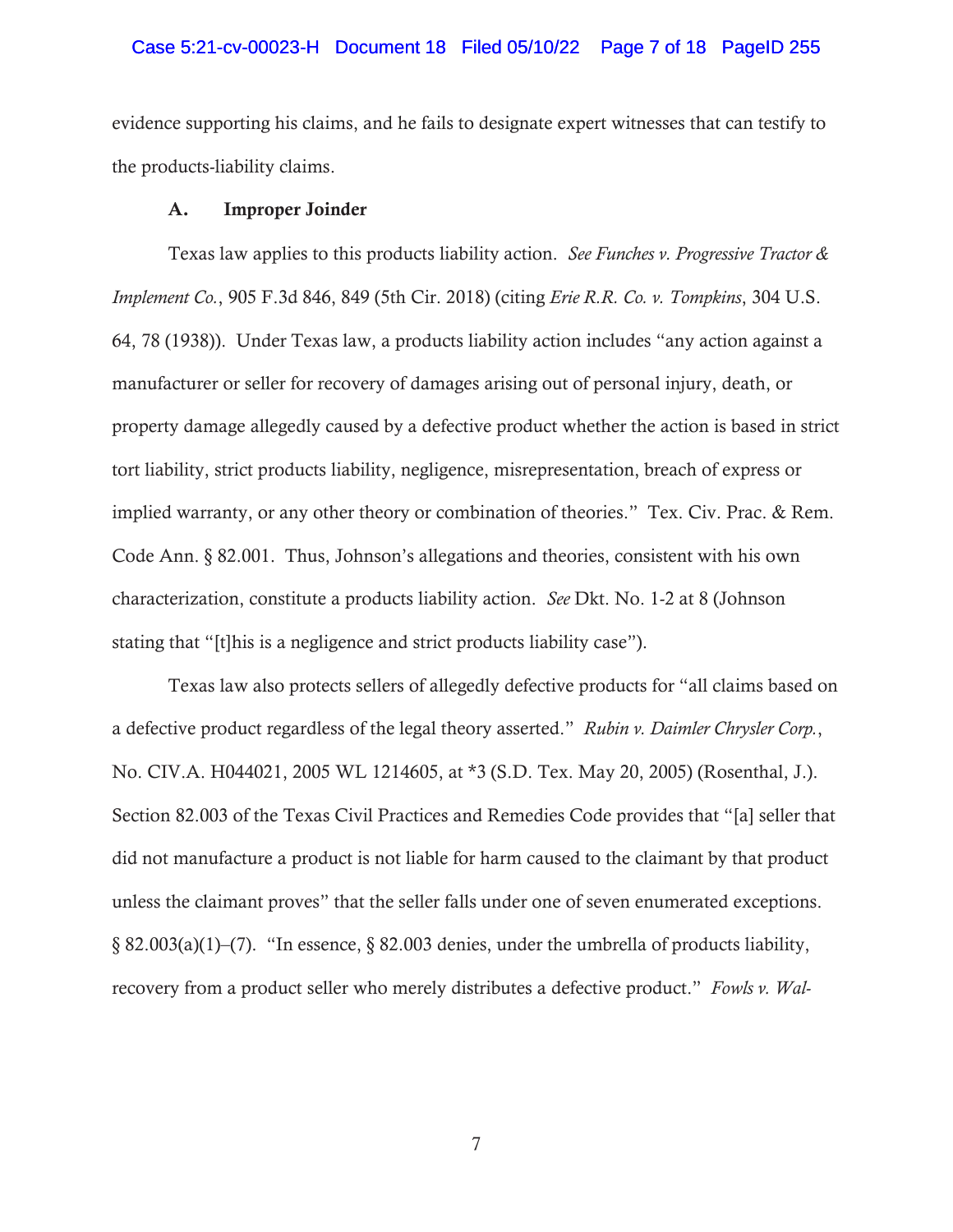*Mart Stores Texas, LLC*, No. 4:17-CV-02290, 2019 WL 2069575, at \*2 (S.D. Tex. Mar. 27, 2019) (quoting *Alonso v. Maytag Corp.*, 356 F. Supp. 2d 757, 761 (S.D. Tex. 2005)).

Because the innocent-retailer statute covers Yes Indeed and Chavez, and none of the statute's exceptions apply, the Court finds that there is no reasonable basis to predict that Johnson might be able to recover against them. In his original petition, Johnson alleges that Yes Indeed and Chavez are liable for "negligent misrepresentations" and "Gross Negligence." Dkt. No. 1-2 at 14–15. On the other hand, the Defendants argue that "there is no reasonable basis" for the Court to predict that Johnson might be able to recover against Yes Indeed and Chavez because they are protected by Texas's innocent-retailer statute, and none of the statute's exceptions apply. Dkt. No. 9 at 12–13; Tex. Civ. Prac. & Rem. Code § 82.003(a). On this point, Johnson offers no response and does not even attempt to argue that any exceptions apply. *See* Dkt. No. 13 at 1–2. Rather, Johnson's response is limited to arguing that Ford failed to challenge allegations related to two claims—breach of implied warranty of merchantability and breach of implied warranty of fitness for a particular purpose—that Johnson never pled. *Compare* Dkt. No. 1-2 at 14–15 *with* Dkt. No. 13 at 1–2. The Court does not consider these post-removal, unpled causes of action in determining whether Yes Indeed and Chavez were improperly joined. *See Cavallini v. State Farm Mut. Auto Ins. Co.*, 44 F.3d 256, 264 (1995) (holding that federal courts must assess jurisdiction at the time of removal).

Texas's innocent-retailer statute provides that "[a] seller that did not manufacture a product is not liable for harm caused to the claimant by that product unless the claimant proves" that an exception applies. Tex. Civ. Prac. & Rem. Code § 82.003(a). Here, no exception applies. First, Johnson has failed to provide any evidence that "the seller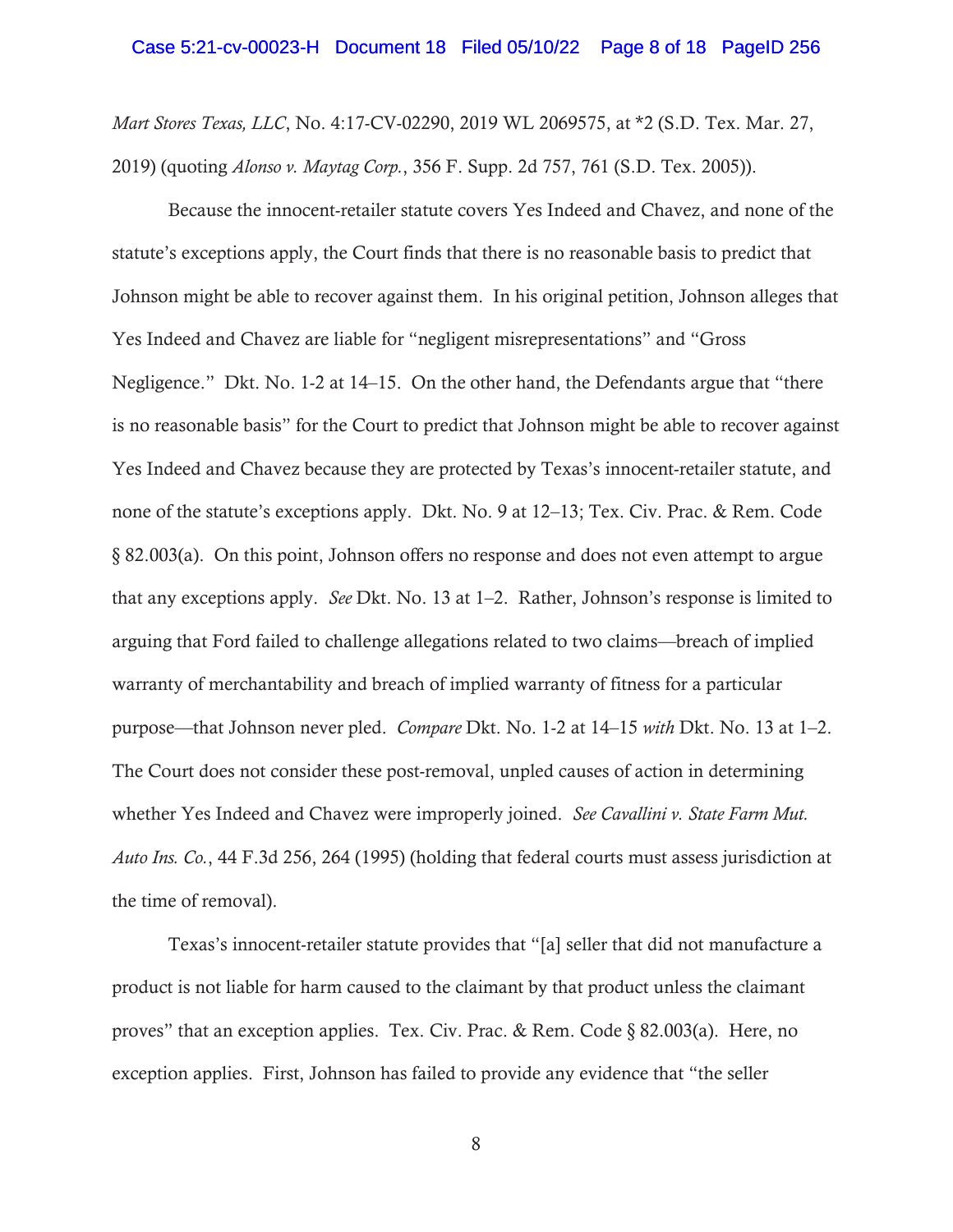### Case 5:21-cv-00023-H Document 18 Filed 05/10/22 Page 9 of 18 PageID 257

participated in the design of the product," alleging only that Ford—not Yes Indeed or Chavez—designed the car. Dkt. No. 1-2 at 10;  $\S$  82.003(a)(1). Second, he fails to allege that Yes Indeed or Chavez "altered or modified" the car. § 82.003(a)(2). Third, Johnson fails to allege that Yes Indeed or Chavez "installed" the allegedly defective accelerator pedal in the car. § 82.003(a)(3).

Though Johnson appears to invoke the fourth exception to the innocent-retailer statute in his original petition, his efforts fall short. Under the fourth exception, sellers may be liable if "(A) the seller exercised substantial control over the content of a warning or instruction that accompanied the product; (B) the warning or instruction was inadequate; and (C) the claimant's harm resulted from the inadequacy of the warning or instruction." § 82.003(a)(4). When a plaintiff fails to allege that the defendants "exercised substantial control over the [relevant] warnings," the fourth exception does not apply. *See Pan v. Sumitomo Rubber Indus., Ltd.*, No. H-18-1201, 2018 WL 3055773, at \*5 (S.D. Tex. June 20, 2018) (Rosenthal, C.J.). Here, Johnson does not allege that Yes Indeed or Chavez exercised any control over the warnings or instructions that accompanied the vehicle regarding the accelerator pedal. Thus, the fourth exception does not provide a reasonable basis to hold Yes Indeed and Chavez liable.

Even if Johnson alleged that Yes Indeed and Chavez exercised substantial control over the content of the warning or instruction regarding the accelerator pedal, there is still no reasonable basis to predict that Johnson could recover against them. The Court may pierce the pleadings "if it appears that the plaintiff has misstated or omitted discrete facts that would determine the propriety of joinder." *Williams*, 18 F.4th at 812–13 (quoting *Flagg v. Stryker Corp.*, 819 F.3d 132, 136 (5th Cir. 2016)). Here, Johnson has omitted two discrete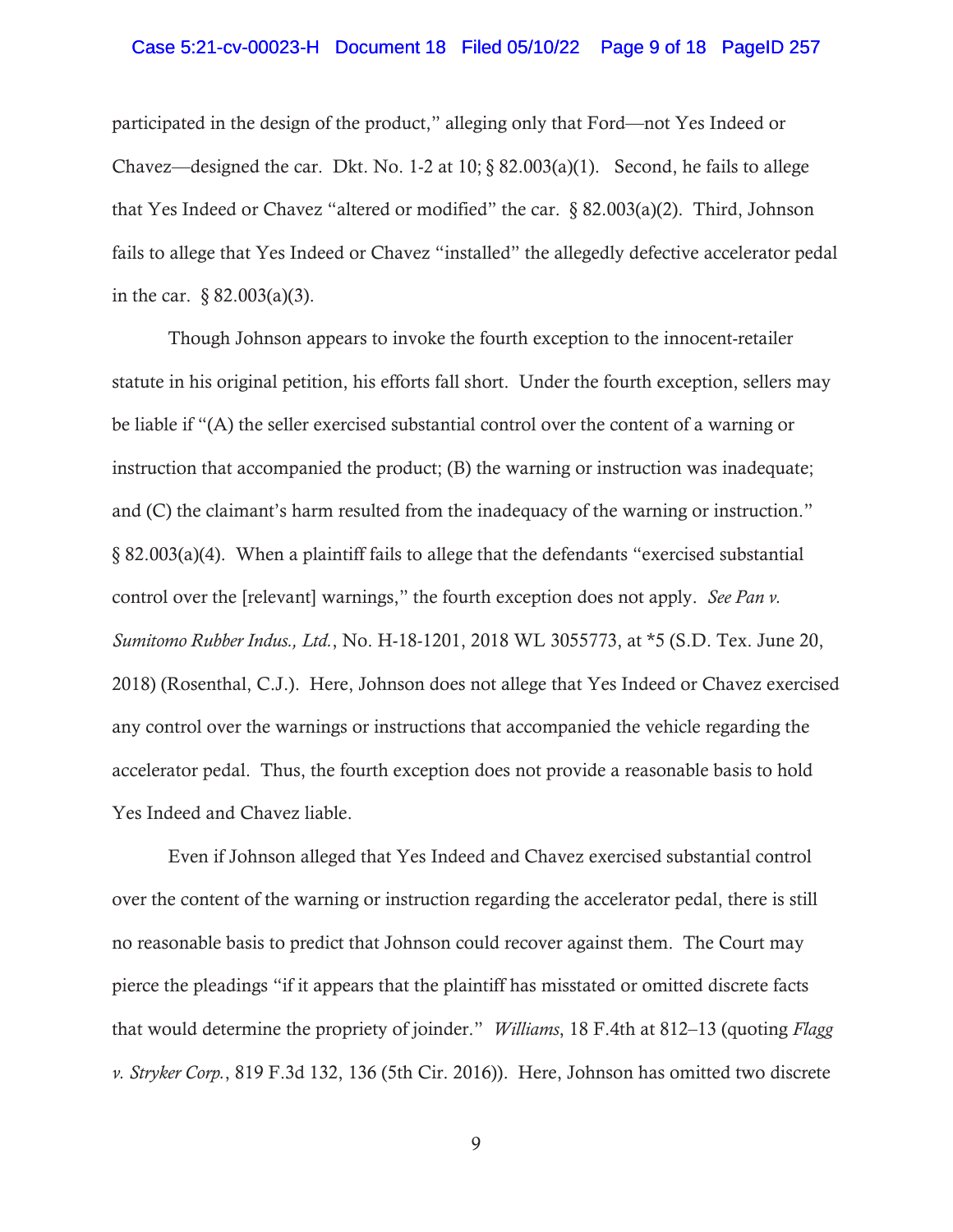### Case 5:21-cv-00023-H Document 18 Filed 05/10/22 Page 10 of 18 PageID 258

facts—that he did not purchase the vehicle and that the vehicle was sold "as is"—that show joinder is improper under the fourth exception. Dkt. No. 1-2 at 42–43.

 In this context, the "warning or instruction that accompanie[s] the product" to which Section 82.003(a)(4) refers could contemplate one of two things: written warnings or oral representations. With respect to written warnings, as mentioned, Johnson alleges no facts indicating that Yes Indeed or Chavez exercised any control—substantial or otherwise—over the content of the instruction manual or warnings that accompanied the vehicle regarding the accelerator pedal. Second, because the general written warning that the defendants produce expressly disclaims "any warranty" regarding possible vehicle defects, Johnson's harm could not have "resulted from the inadequacy of the warning." Dkt. No. 1-2 at 43;  $\S$  82.003(a)(4)(C). The "warning" included no representations of the vehicle's safety on which Johnson could have relied. Yes Indeed and Chavez expressly sold the vehicle "as is." Dkt. No. 1-2 at 43. Any possible oral representations allegedly made by Yes Indeed or Chavez to Johnson also fall outside the fourth exception. The undisputed evidence shows that Johnson never purchased the car from the defendants, indicating that he has no personal knowledge about any oral representations the defendants may or may not have made at the time of sale. *See* Dkt. No. 1-2 at 42–43. Johnson does not dispute the defendants' assertion that he "would not have received any warning had Yes Indeed and Chavez known of any reason to warn" because they sold the vehicle "'as is' to someone other than [Johnson]." Dkt. No. 9 at 14. Thus, Johnson also cannot show that his "harm resulted from the inadequacy of the warning or instruction."  $\S$  82.003(a)(4)(C). Whether the Court assesses the pleadings alone, or considers the defendants evidence, it finds that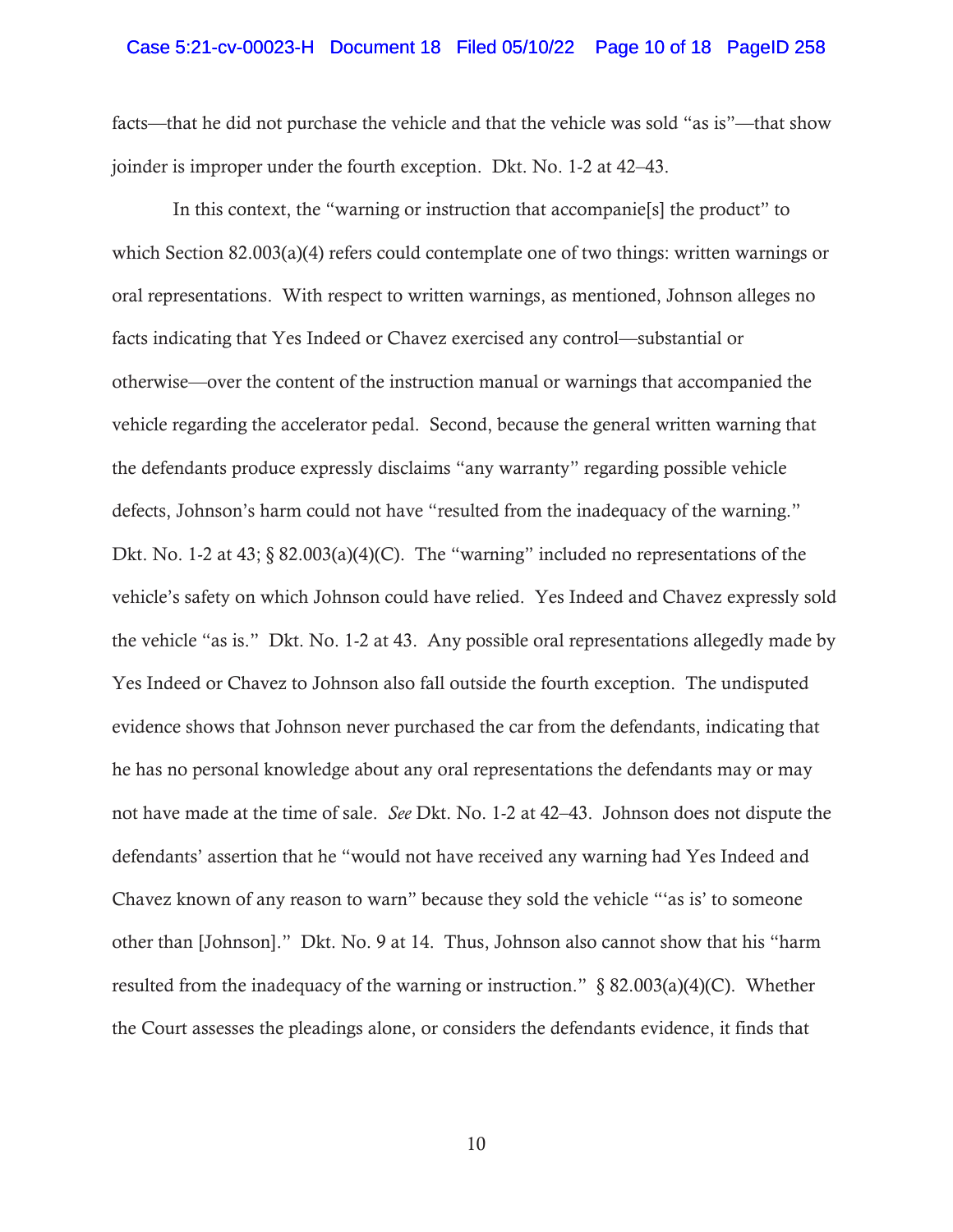# Case 5:21-cv-00023-H Document 18 Filed 05/10/22 Page 11 of 18 PageID 259

Johnson has failed to show a reasonable basis for recovering from Yes Indeed or Chavez under the fourth exception.

Similarly, Johnson's vague assertions about Yes Indeed and Chavez's alleged representations also fail to invoke the fifth exception to the innocent-retailer statute. The fifth exception requires that Johnson "relied on the representation in obtaining or using the product."  $\S 82.003(a)(5)(C)$ . Johnson, unsurprisingly, has failed to allege such reliance, given that the undisputed evidence shows he did not purchase the vehicle from the defendants. Dkt. No. 1-2 at 42–43; *see* Dkt. No. 13.

Johnson has also failed to adequately plead a cause of action under the sixth exception, which requires actual knowledge. *See* § 82.003(a)(6). The sixth exception allows recovery against a nonmanufacturing seller that "(A) . . . actually knew of a defect to the product at the time the seller supplied the product," if "(B) the claimant's harm resulted from the defect." *Id.* Here, Johnson only alleges that Yes Indeed "and/or" Chavez "actually knew or reasonably should have known" that the car contained the defective accelerator pedal. Dkt. No. 1-2 at 14. Federal district courts in the Fifth Circuit have repeatedly affirmed that the sixth exception's "'actual knowledge' requirement means just what it says." *Ray v. FCA US LLC*, No. 2:17-CV-86, 2017 WL 3033425, at \*4 (S.D. Tex. July 18, 2017) (collecting cases). Mere "allegations that a seller could or 'should have known of a defect'" are insufficient. *Id.* (quoting *Garcia v. Ford Motor Co.*, No. 1:12-CV-181, 2013 WL 12137090, at \*3 (S.D. Tex. May 10, 2013)). Rather, the "language of section 82.003 clearly requires actual knowledge of the defect on the part of the seller." *Reynolds v. Ford Motor Co.*, No. 5:04-CV-085-C, 2004 WL 2870079, at \*3 (N.D. Tex. Dec. 13, 2004).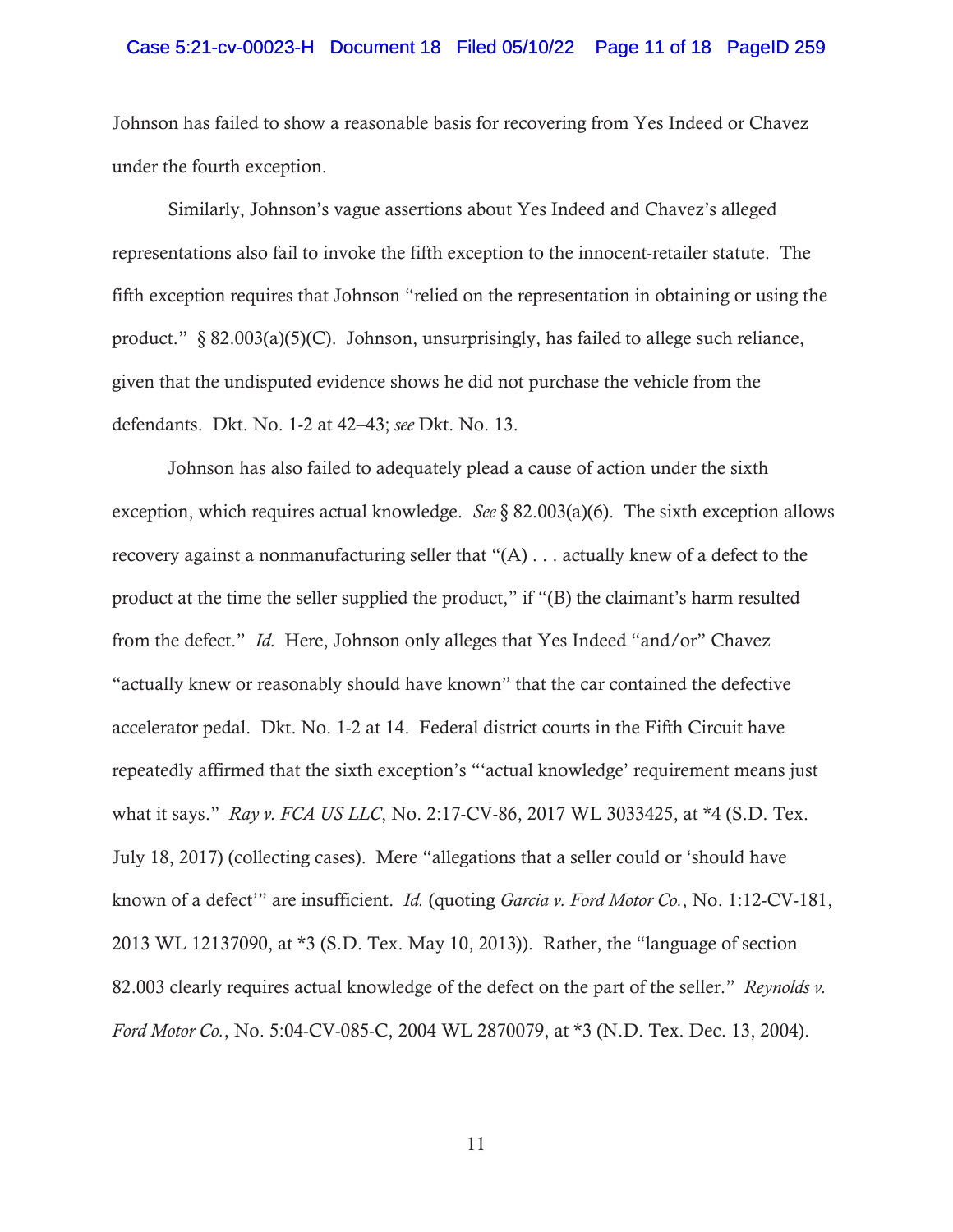# Case 5:21-cv-00023-H Document 18 Filed 05/10/22 Page 12 of 18 PageID 260

Given the record and relevant authorities, Johnson has thus failed to show a "reasonable basis for the district court to predict that the plaintiff might be able to recover against [the] in-state defendant[s]," Yes Indeed and Pete Chavez. *Smallwood*, 385 F.3d at 573.<sup>1</sup> Therefore, the Court grants the defendants' motions to dismiss (Dkt. Nos. 9; 16) and dismisses Yes Indeed and Pete Chavez under Rule 21 without prejudice as improperly joined parties. *See Pan*, 2018 WL 3055773, at \*5; *Grupo Dataflux v. Atlas Glob. Grp., L.P.*, 541 U.S. 567, 572–73 (2004) ("By now, 'it is well settled that Rule 21 invests district courts with authority to allow a dispensable nondiverse party to be dropped at any time.'") (quoting *Newman–Green, Inc. v. Alfonzo–Larrain*, 490 U.S. 826, 832 (1989)); *Int'l Energy Ventures Mgmt., L.L.C. v. United Energy Grp., Ltd.*, 818 F.3d 193, 209 (5th Cir. 2016) (explaining that improperly joined nondiverse parties must be dismissed without prejudice). Because Johnson and the remaining defendant—Ford—are diverse, removal was proper. *See* 28 U.S.C.  $\S$ [§ 1332, 1441(b). The Court now turns to Ford's motion for summary judgment.<sup>2</sup>

### B. Summary Judgment

## i. Johnson's failure to designate a liability expert is fatal to his claims.

"Under Texas law, 'expert testimony is generally encouraged if not required to establish a products liability claim.'" *Sims v. Kia Motors, Inc.*, 839 F.3d 393, 409 (5th Cir. 2016) (quoting *Ford Motor Co. v. Ledesma*, 242 S.W.3d 32, 42 (Tex. 2007)). That is why

<sup>&</sup>lt;sup>1</sup> It is also undisputed that Yes Indeed and Pete Chavez are not necessary or indispensable parties under Rule 19. *See* Dkt. Nos. 9; 13 (raising no argument as to their dispensability). Indeed, they are dispensable because, as detailed above, there is no reasonable basis to predict that Johnson can recover against them. Further, a judgment rendered in their absence would not prejudice them they also seek dismissal without prejudice (*see* Dkt. No. 16)—nor the other parties, and the judgment here is adequate to resolve the plaintiff's claims against the real defendants at issue. Thus, under Rule 19(b), they are not indispensable parties.

<sup>&</sup>lt;sup>2</sup> Johnson has likewise not alleged that Ford is "insolvent" or that it is "not subject to the jurisdiction of the court."  $\S$  82.003(a)(7). Thus, the seventh exception does not apply.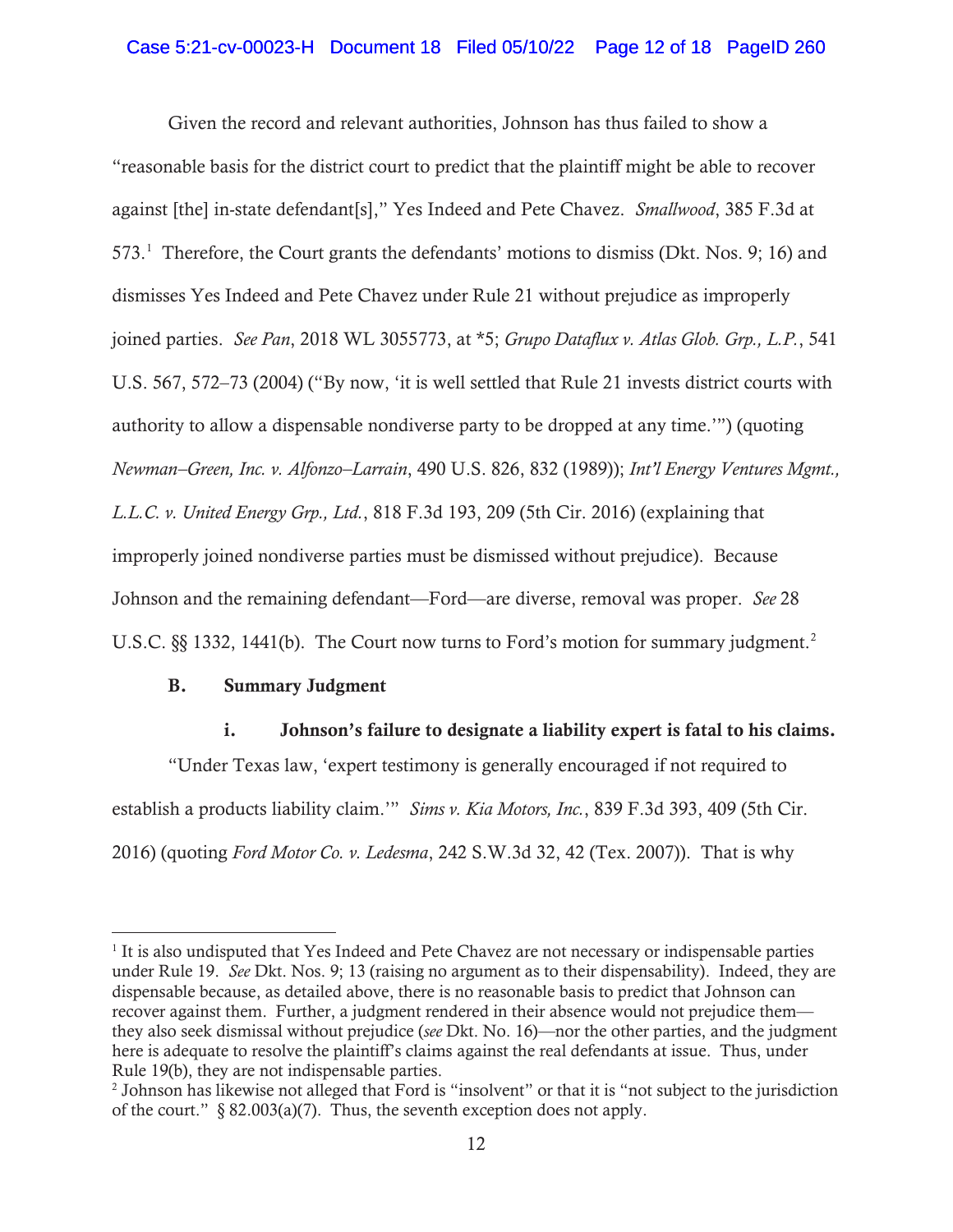#### Case 5:21-cv-00023-H Document 18 Filed 05/10/22 Page 13 of 18 PageID 261

"[p]roducts liability case are quintessentially expert cases." *Martinez v. Ethicon Inc.*, No. 7:19-CV-00164, 2020 WL 2113638, at \*2 (S.D. Tex. May 1, 2020). Indeed, "failure to designate experts almost always leads to summary judgment." *Id.* (citing *Emery v. Medtronic, Inc.*, 793 F. App'x 293, 296 (5th Cir. 2019)); *see also Sterling v. United States*, 834 F. App'x 83, 87 (5th Cir. 2020) (upholding summary judgment where the plaintiff failed to designate expert witnesses).

Specifically, Texas law requires expert testimony "when an issue involves matters beyond jurors' common understanding." *Mack Trucks, Inc. v. Tamez*, 206 S.W.3d 572, 583 (Tex. 2006). "Summary judgment is generally appropriate if a plaintiff fails to designate experts in a products-liability action, because the plaintiff 'cannot raise a genuine issue of material fact concerning key elements of [that party's] products liability claim.'" *Miles v. Fiat Chrysler Automobiles FCA US LLC*, No. CV H-20-2479, 2021 WL 1599361, at \*3 (S.D. Tex. Apr. 23, 2021) (Rosenthal, C.J.) (quoting *Mack Trucks*, at 583). Consistent with other district courts in Texas, the Court find that Johnson's failure to designate an expert that could establish his product-liability claims entitles Ford to summary judgment. *See id.* at \*3– \*4 (granting summary judgment in a products-liability vehicle-collision case when the plaintiff failed to designate experts); *Martinez*, 2020 WL 2113638, at \*2–\*4 (finding that the plaintiff's failure to designate experts entitled the defendant to summary judgment on the plaintiff's product defect, manufacturing defect, failure to warn, and negligence claims).

Here, Johnson had until September 3, 2021 to designate expert witnesses, and the only expert witnesses he designated were healthcare providers who could testify to the medical treatment he received. *See* Dkt. Nos. 7 at 4; 11 at 4. Neither the record nor his response to Ford's summary-judgment motion shows that he designated any liability experts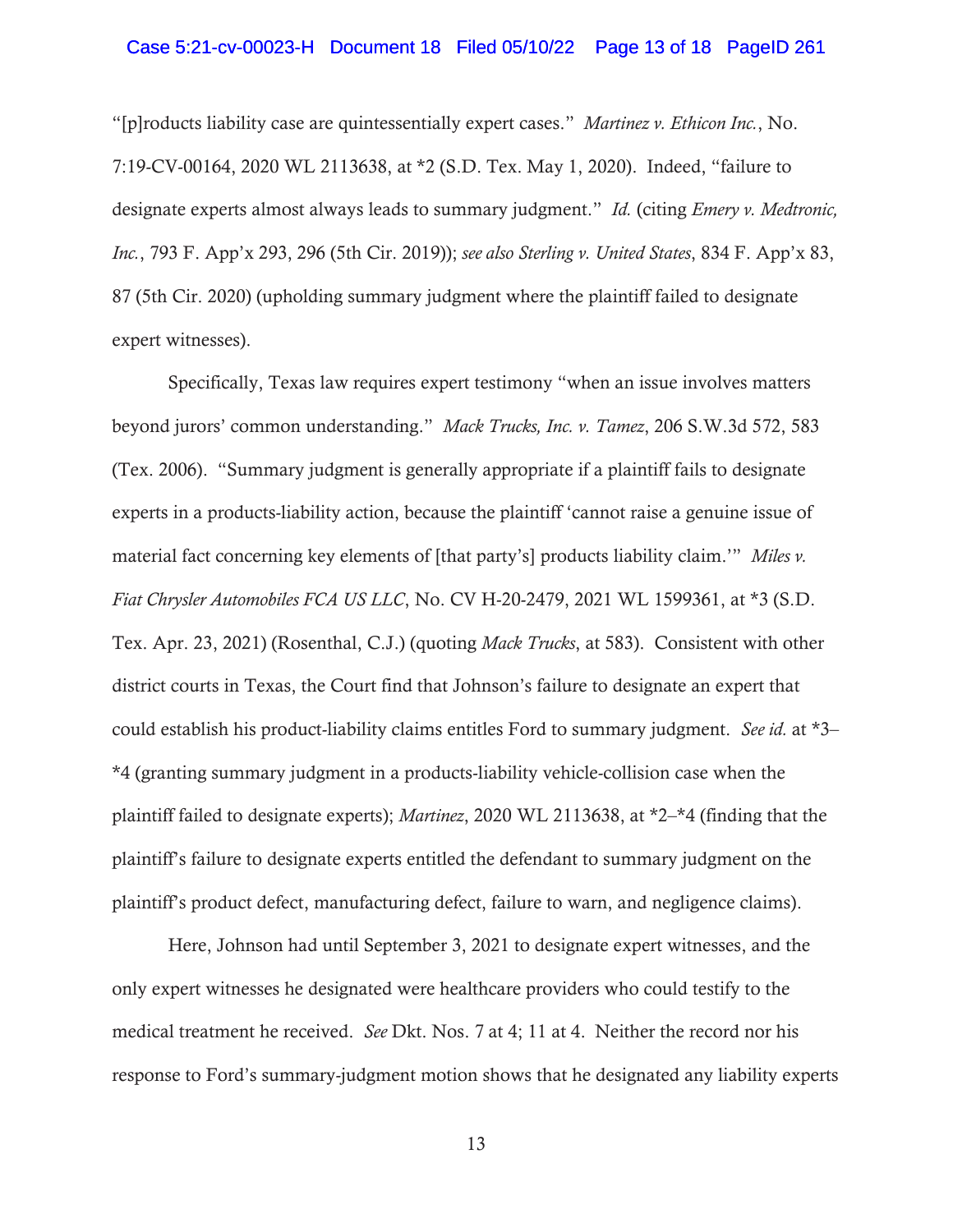#### Case 5:21-cv-00023-H Document 18 Filed 05/10/22 Page 14 of 18 PageID 262

—who could testify about the pedal, the vehicle, or the cause of the accident—or that he ever moved to do so. *See* Dkt. No. 11 at 4; Dkt. No. 12 (failing to contest Ford's assertions that Johnson had no liability experts).

Johnson's products-liability claims are based on his allegation that the accelerator pedal was defective because the pedal became stuck. No. 1-2 at 10. Evaluating these claims under strict liability and negligence theories yields the same result: expert testimony is required. "To make out a strict liability cause of action, a party must establish that: (1) a product is defective; (2) the defect rendered the product unreasonably dangerous; (3) the product reached the consumer without substantial change in its condition from the time of original sale; and (4) the defective product was the producing cause of the injury to the user." *Romo v. Ford Motor Co.*, 798 F. Supp. 2d 798, 806 (S.D. Tex. 2011) (quoting *Syrie v. Knoll Int'l*, 748 F.2d 304, 306 (5th Cir. 1984)). In other words, establishing a defect is "central to any products liability action," and the defect must be the "producing cause" of the injury. *Id.* at 806–07 (quoting *Rodriguez v. Hyundai Motor Co.*, 944 S.W.2d 757, 769 (Tex. App.—Corpus Christi 1997), *rev'd on other grounds by Hyundai Motor Co. v. Rodriguez ex rel. Rodriguez*, 995 S.W.2d 661 (Tex. 1999). Johnson's negligence theories, including gross negligence, "are subsumed by the strict liability theories asserted." *Id.* at 808 (citing *Kallassy v. Cirrus Design Corp.*, 2006 WL 1489248, at \*4 (N.D. Tex. 2006) (citing *Garrett v. Hamilton Standard Controls, Inc.,* 850 F.2d 253, 257 (5th Cir. 1988))). And all of his claims, including allegations of Ford's failure to warn, "are dependent on the [accelerator pedal] being unreasonably dangerous due to a defect." *Id.* at 808. In sum, "[w]hether applying the law of strict liability or negligence, Texas law requires that the defect or the negligent actions must be a producing and proximate cause of the accident." *Horak v. Pullman, Inc*., 764 F.2d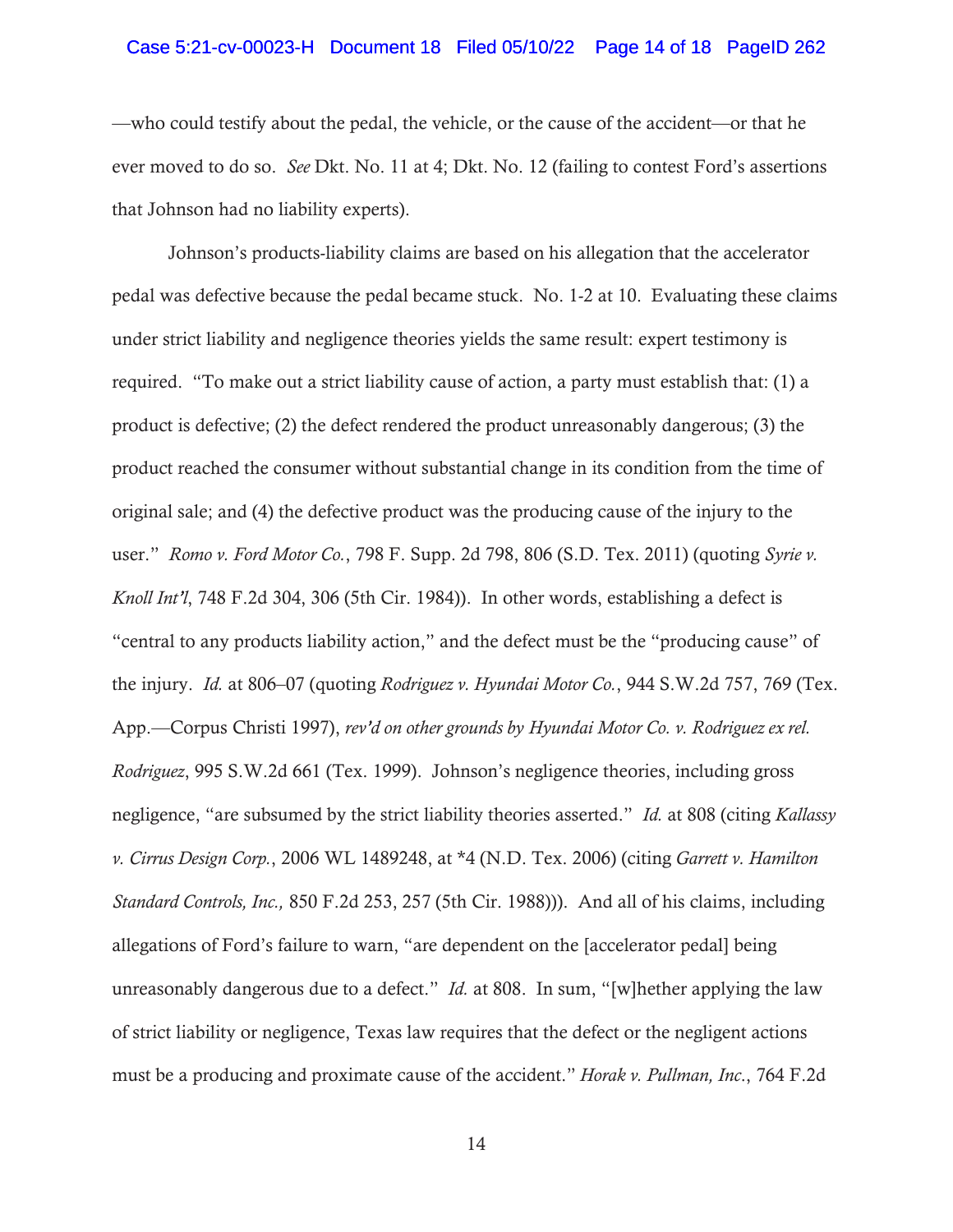1092, 1095 (5th Cir. 1985); *see also Kallassy*, 2006 WL 1489248, at \*3 ("Both negligent manufacturing and negligent design require a showing of dangerous product.").

Because the alleged defect in the pedal and the cause of the alleged acceleration both involve "matters beyond jurors' common understanding," expert testimony is required. *See Mack Trucks*, 206 S.W.3d at 583. These determinations require specialized and technical knowledge. *See Samuell v. Toyota Motor Corp.*, No. MO-13-CV-47, 2015 WL 1925902, at \*5 (W.D. Tex. Apr. 27, 2015) (finding that proof of a defect in a modern automobile "require[s] significant specialized knowledge beyond anything that could be considered general experience or common understanding"). Without expert testimony, Johnson cannot show that "a safer alternative design existed," which defeats his design-defect claim. *Timpte Indus., Inc. v. Gish*, 286 S.W.3d 306, 311 (Tex. 2009). Lack of expert testimony likewise defeats his manufacturing and marketing defect claims because he has produced no evidence of causation. *See Smith v. Chrysler Grp., L.L.C.*, 909 F.3d 744, 751 (5th Cir. 2018) (requiring expert testimony when plaintiff alleged that a design defect and a marketing defect caused an engine fire in his vehicle).

Moreover, in similar "unintended acceleration" cases, "it [has] not [been] enough that a vehicle accelerated when claimants sw[ear] they had done nothing." *Nissan Motor Co. v. Armstrong*, 145 S.W.3d 131, 137 (Tex. 2004). Rather, the Supreme Court of Texas has "consistently required competent expert testimony and objective proof that a defect caused the acceleration [and] [t]he courts of appeals have done the same, holding liability cannot be based on unintended acceleration alone, on lay testimony regarding its cause, or on defects not confirmed by actual inspection." *Id.* (citations omitted). Moreover, because "other possible causes must be ruled out," expert testimony is required. *Id.* (citing *Ford Motor Co. v.*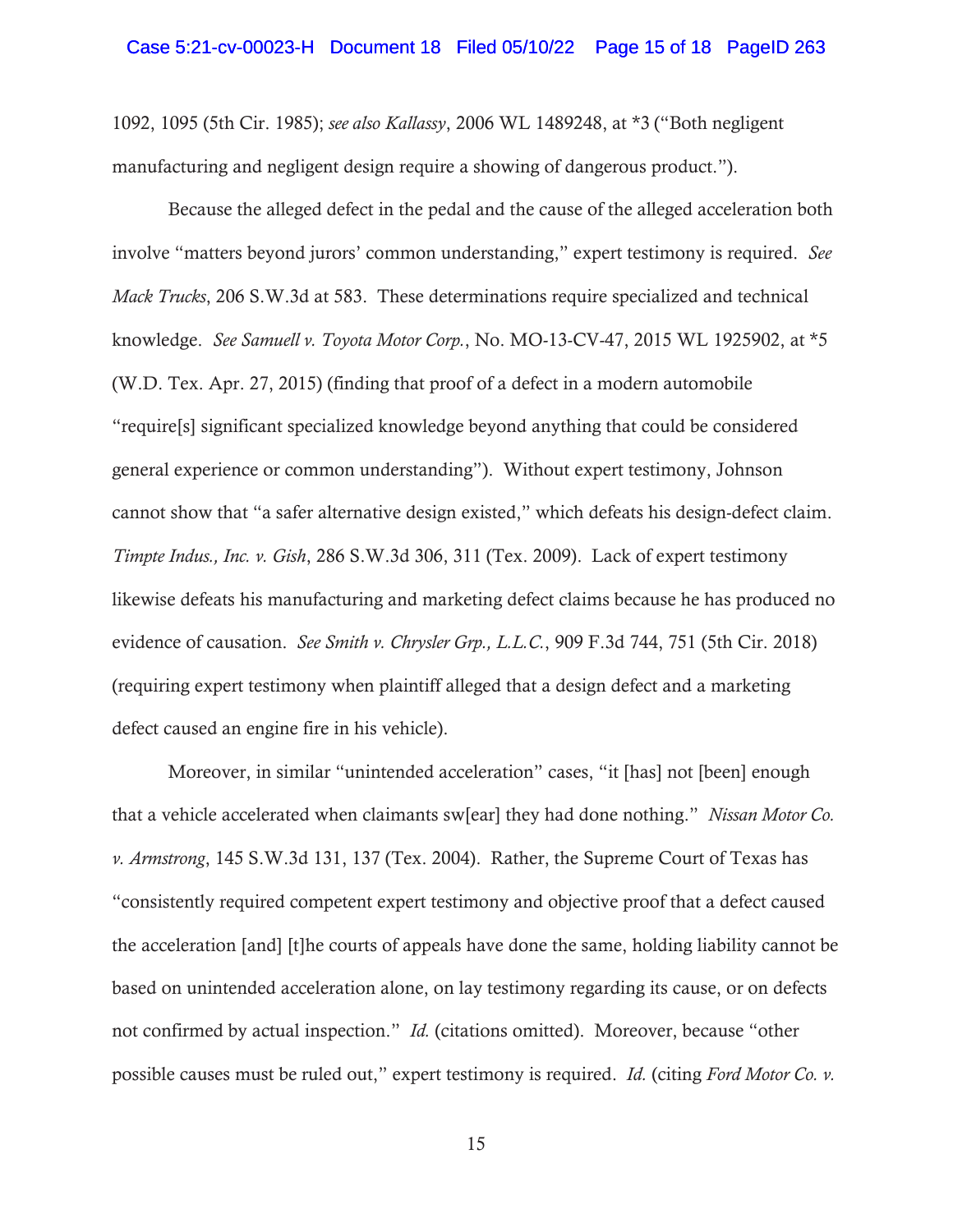*Ridgway*, 135 S.W.3d 598, 601 (Tex. 2004)). Thus, the Court finds that Johnson's failure to designate any liability experts is fatal to his claims.<sup>3</sup>

# ii. Even if the plaintiff's failure to designate a liability expert was not fatal, summary judgment would still be appropriate because the plaintiff has offered no evidence to support his claims.

Because Ford has pointed to the absence of evidence (Dkt. No. 8 at 19), the burden shifts to Johnson to identify specific evidence in the record supporting his claims. *See Lyons*, 964 F.3d at 301–02; *see also* Fed. R. Civ. P. 56 (c)(1)(A). He has failed to do so. Some Texas courts have held that "[i]f the plaintiff has no evidence of a specific design defect or manufacturing defect," through expert testimony, for example, "he may offer evidence of the product's malfunction as circumstantial proof of the defect. *Sipes v. Gen. Motors Corp.*, 946 S.W.2d 143, 155 (Tex. App.—Texarkana 1997, writ denied). Johnson, however, has produced no evidence of the accelerator-pedal defect he alleges in his original petition. In fact, he has not produced any evidence whatsoever. Rather, in response to the summaryjudgment motion he refers to two claims, which he has not pled, and asserts that he produced photographs of the broken accelerator pedal to the defendants. *See* Dkt No. 12. These photos are not in the record. Nor is any evidence of the pedal's alleged defect. In other words, he failed to "identify specific evidence in the record" and show how it supports his pled claims. *Willis*, 749 F.3d at 317. Nothing in the record supports any of the "unsubstantiated assertions" in Johnson's original petition. *Boudreaux*, 402 F.3d at 540.

 $3$  Johnson does not even attempt to refute the notion that his failure to designate a liability expert is fatal. His two-page response to the summary-judgment motion omits any discussion of the issue. *See* Dkt. No. 12.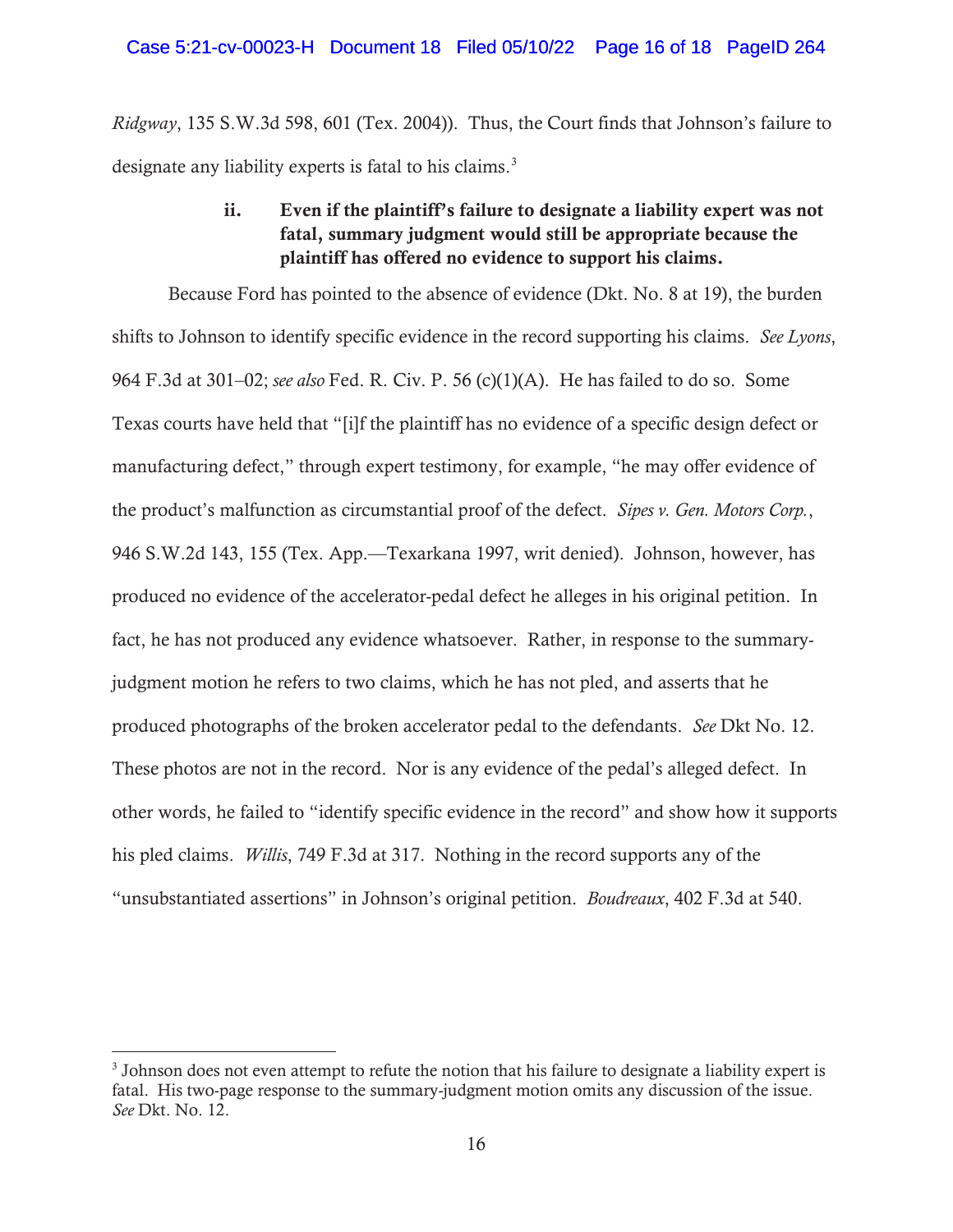#### Case 5:21-cv-00023-H Document 18 Filed 05/10/22 Page 17 of 18 PageID 265

Thus, no reasonable jury could find for Johnson. *See Doe*, 964 F.3d at 358.<sup>4</sup>

Even if referring to photographs were sufficient under the summary-judgment standard, which it is not, these particular photographs only allegedly show the "broken accelerator pedal." Dkt. No. 12 at 2. Showing that the pedal—just one part of an otherwise wrecked car—is broken after a high-speed collision does not raise a fact issue on the cause of the crash or whether the pedal was defective in the first instance. It merely shows that an accident occurred and that the pedal broke as a result. And even if the pedal actually failed, "Texas law does not generally recognize a product failure standing alone as proof of a product defect." *Cooper Tire & Rubber Co. v. Mendez*, 204 S.W.3d 797, 807 (Tex. 2006). Rather, Texas courts have repeatedly held that "[t]he mere fact that an accident occurred is not sufficient proof that the automobile was defective." *Romo*, 798 F. Supp. 2d at 809 (quoting *Hernandez v. Nissan Motor Corp. in U.S.A.*, 740 S.W.2d 894, 895 (Tex. App. 1987), writ denied (Mar. 23, 1988)). Thus, summary judgment is appropriate.

### 4. Conclusion

For the above stated reasons, the Court grants the defendants' motions to dismiss Yes Indeed and Pete Chavez (Dkt. Nos. 9; 16) and grants Ford's motion for summary judgment (Dkt. No. 8). The Court will issue a separate judgment to that effect.

<sup>4</sup> Perhaps Johnson has produced no evidence because the Fusion itself—the key evidence in this case—was destroyed by a recycling company eight months before Johnson filed suit. Dkt. No. 11 at 14. This may also explain why Johnson failed to retain a liability expert. *See, e.g.*, *Glover v. Ford Motor Co*., No. W-96-CA-207, 1997 WL 106110, \*4 (W.D. Tex. Jan. 27, 1997) (holding the expert's testimony inadmissible in part because he never physically inspected the vehicle at issue).